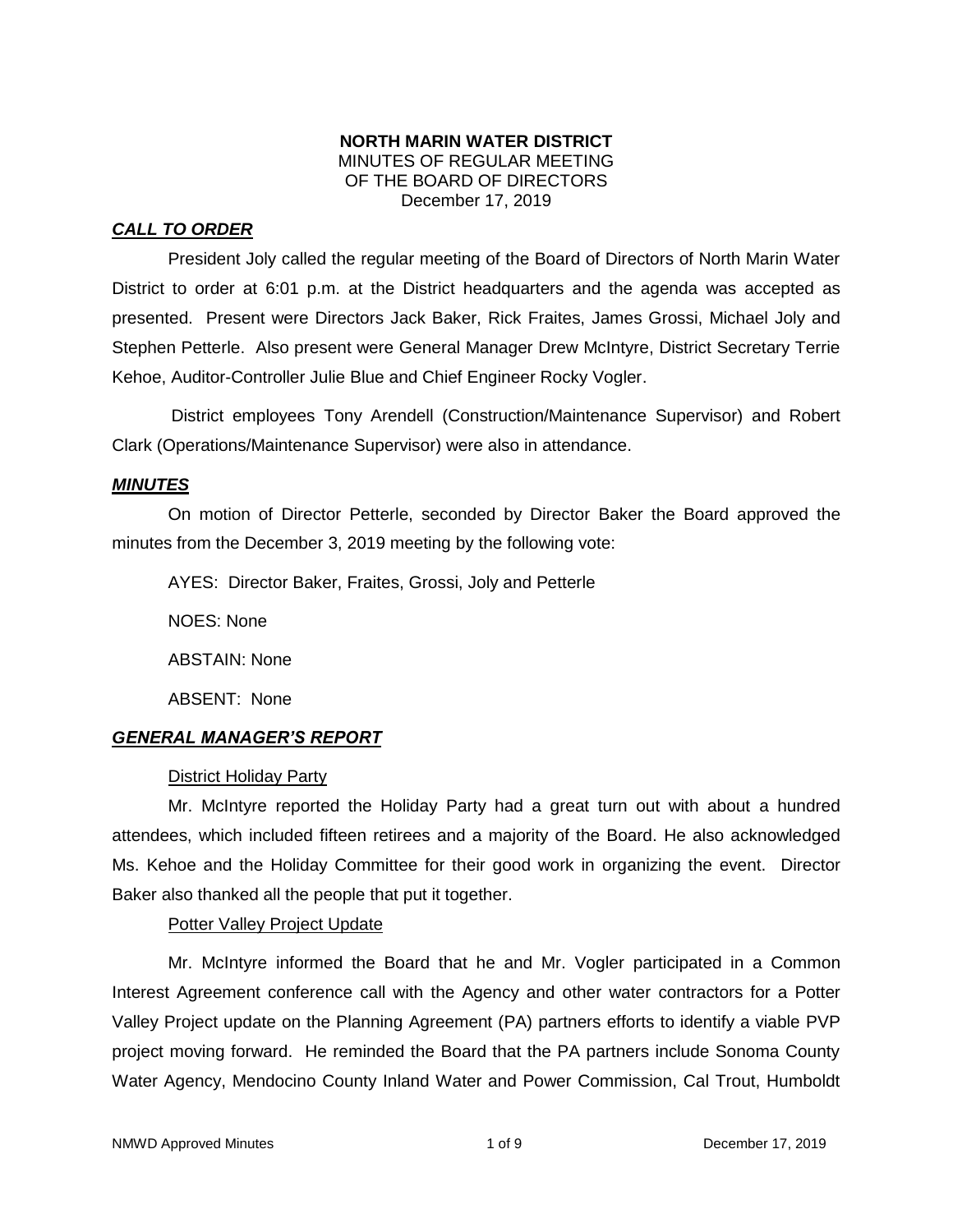County and Round Valley Indian Tribe. Mr. McIntyre advised the Board that all the partners, with the exception of Round Valley Indian Tribe, contributed \$100,000 to hire a consultant for the feasibility study. He noted the draft feasibility study is anticipated to be ready as early as late January 2020. Director Baker asked if there are any criteria for an entity or tribe to request becoming a new partner. Mr. McIntyre replied that the Planning Agreement partners are not expected to approve any new members since the project is well underway and they need to move quickly.

## TAC Budget Subcommittee

Mr. McIntyre announced a TAC budget subcommittee has been formed to review the proposed FY21 Sonoma County Water Agency Water Transmission System budget. Mr. McIntyre noted that Ms. Blue will again be on the subcommittee, and they will work with the Agency to refine the budget. He added in March, Lynne Rosselli from Sonoma County Water Agency will provide a budget presentation to the Board and in April it will be presented to the WAC for approval before action by the SCWA Board of Directors.

# Lagunitas Streambank Stabilization Project

Mr. McIntyre announced the Lagunitas Streambank Stabilization project 90% design submittal was just received and is being reviewed. He added the District also received a draft funding contract from Natural Resources Conservation Service (NRCS) and it is being reviewed by our legal counsel. Mr. McIntyre noted an agreement with NRCS will be brought back to the Board at a future meeting.

# Holiday Schedule

Mr. McIntyre announced he will be out of the office from December  $19<sup>th</sup>$  through December  $27<sup>th</sup>$  and Mr. Vogler will be in charge during his absence.

# Leveroni Creek Embankment Repair

Director Joly asked how the meeting went with Indian Valley Golf Course (IVGC) management to discuss funding for the planned Leveroni Creek Embankment Repair project. Mr. McIntyre responded that at the December 5, 2019 meeting, he and Mr. Vogler reviewed the project with IVGC management and that more project cost discussions are expected in early 2020. He added that once there is a better understanding of overall project costs, staff will come back to the Board with a cost sharing proposal.

## *OPEN TIME*

President Joly asked if anyone in the audience wished to bring up an item not on the agenda and there was no response.

## *STAFF/DIRECTORS REPORTS*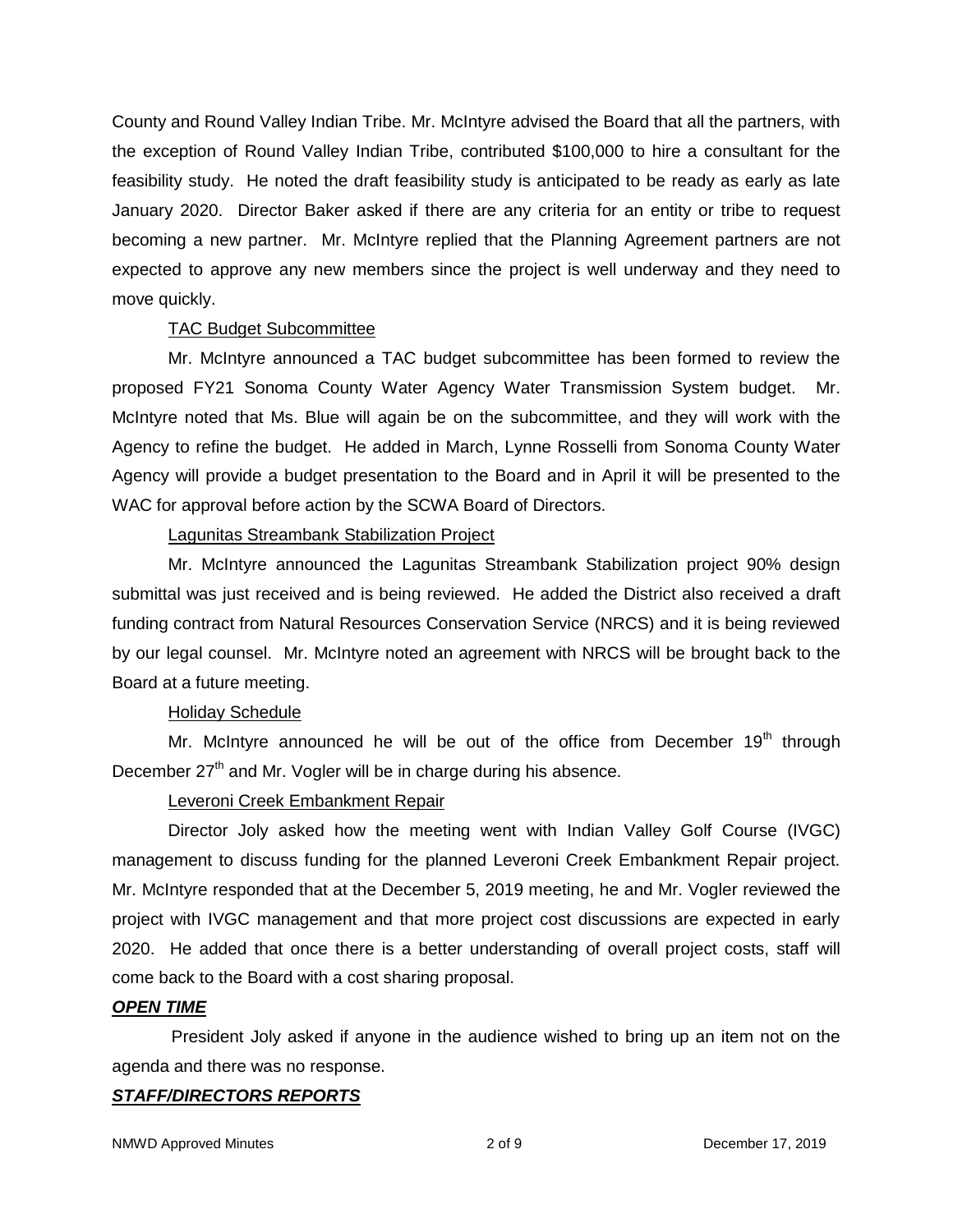President Joly asked if staff or Directors wished to bring up an item not on the agenda and the following item was discussed:

Mr. Vogler discussed the repairs to the dam concrete apron, noting that the almost 70 year old gunite is deteriorating in many locations. Director Baker asked if over time the weather cause the concrete to crack and deteriorate. Mr. Vogler replied yes, adding that the wave action also takes a toll on the material as some of the wire becomes exposed and the gunite surface becomes thinner and thinner. Mr. McIntyre added that there is a Capital Improvement Project (CIP) identified within the next five years to overlay the existing concrete apron. Director Baker asked if it was a coating. Mr. McIntyre replied that our dam consultant recommended either a gabion basket overlay or 6-inch concrete overlay.

#### *MONTHLY PROGRESS REPORT*

The Monthly Progress Report for November was reviewed. Water production in Novato is up 31% from one year ago and up 4% year to date. In West Marin, water production is down 7% from November one year ago and down 13% year to date. Recycled Water production is down 14% from one year ago and up 8% fiscal year to date. Stafford Treatment Plant produced 99 MG in November and production is up 64% fiscal year to date. The Board was apprised that Stafford Lake is at 37% capacity, Lake Sonoma is at 84% capacity and Lake Mendocino is at 114% capacity. Under Safety and Liability we had 246 days without a lost time injury.

Mr. McIntyre noted that PG&E is back on schedule with their monthly billing, which is reflected in this month's Energy Cost tabulation. Additionally, Mr. McIntyre reported that under Utility Performance Metrics, we had one event with a leak that occurred at the intersection of Olive and Railroad that resulted in a service interruption to twelve customers for five hours. Director Joly asked if there was anything unusual about this event. Mr. Arendell replied that this intersection has a lot of buried utilities, adding that years ago concrete was placed around the water main to protect it from other utility work and therefore it took quite a bit of time to jackhammer the concrete off in order to repair the leak.

On the Summary of Complaints and Service Orders, the Board was apprised that the total numbers are down 7% from November one year ago and there were no unusual trends in complaints and service orders for the month.

Julie reported on the November 2019 Investments, where the District's portfolio holds \$23M earning a 2.22% average rate of return. She added the District purchased a CD for 1.75% which is a great rate considering the current market.

Director Grossi announced that he heard there will be another development project at Indian Valley College to provide fifty to sixty workforce housing units. Mr. Vogler asked if the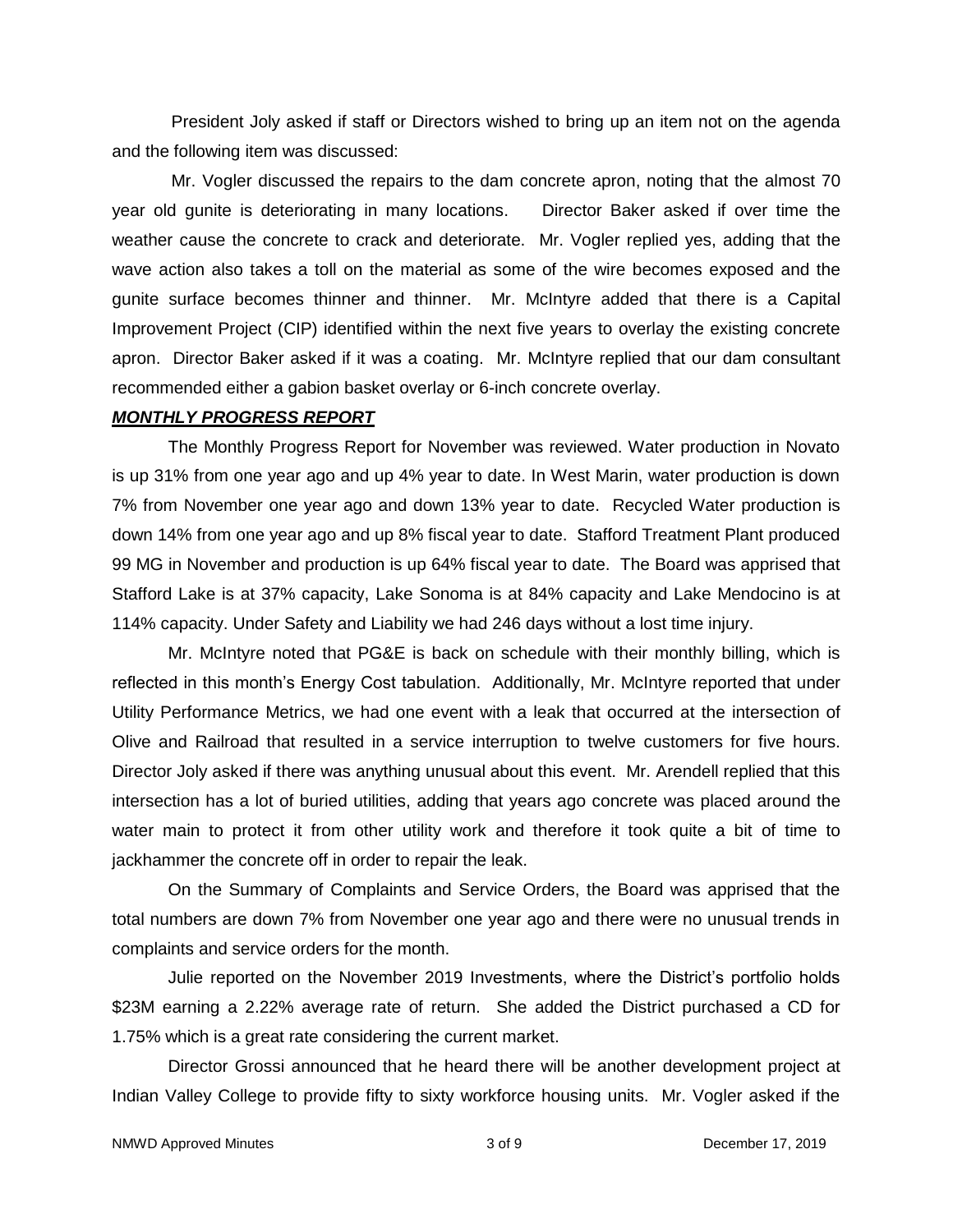units will be on the college campus. Director Grossi confirmed. Director Fraites asked if it was actually on campus property, or on the open space. Director Grossi replied on campus property. Director Fraites asked if the units were for faculty or low income housing. Director Grossi replied faculty and maybe students, adding they are doing the same at the Kentfield campus.

## *CONSENT ITEMS*

Director Fraites asked to pull Item 6 for further discussion.

On the motion of Director Fraites, and seconded by Director Petterle the Board approved Item 7, authorizing the General Manager to execute the Addendum to the Land-Use Agreement for CIMIS Station #187, Black Point by the following vote:

AYES: Director Baker, Fraites, Grossi, Joly, and Petterle

NOES: None

ABSTAIN: None

ABSENT: None

# *(Item 7) ADDENDUM TO THE LAND-USE AGREEMENT FOR CIMIS STATION #187, BLACK POINT*

In 2003 a land-use agreement was executed for the re-location of California Irrigation Management Information System (CIMIS) Station #63 from Valley Memorial Cemetery to an area located in the Novato Sanitary District irrigation fields to the south of Highway 37 (now called Station #187, Black Point). As part of this relocation the CIMIS station's data-logger required a cellular modem for communicating the weather data back to the Department of Water Resources (DWR). The CIMIS station data-logger required a cellular modem and North Marin Water District was responsible for the installation and monthly services charges for the telephone service. The Department of Water Resources has now developed a secure network to retrieve data and will assume responsibility for payment of the monthly cellular fees, therefore this addendum will transfer the modem to a secure DWR network and DWR will pay the monthly cellular charges.

# *(ITEM 6) FINAL ANNUAL REPORT FISCAL YEAR 2018-2019*

The Annual Report was originally provided at the December  $17<sup>th</sup>$  meeting and minor changes were made as shown. Upon approval the final copy will be distributed at the next meeting.

Director Fraites requested the electoral division information for each Board Member be listed on the Board of Directors page of the annual report.

On the motion of Director Fraites, and seconded by Director Petterle the Board approved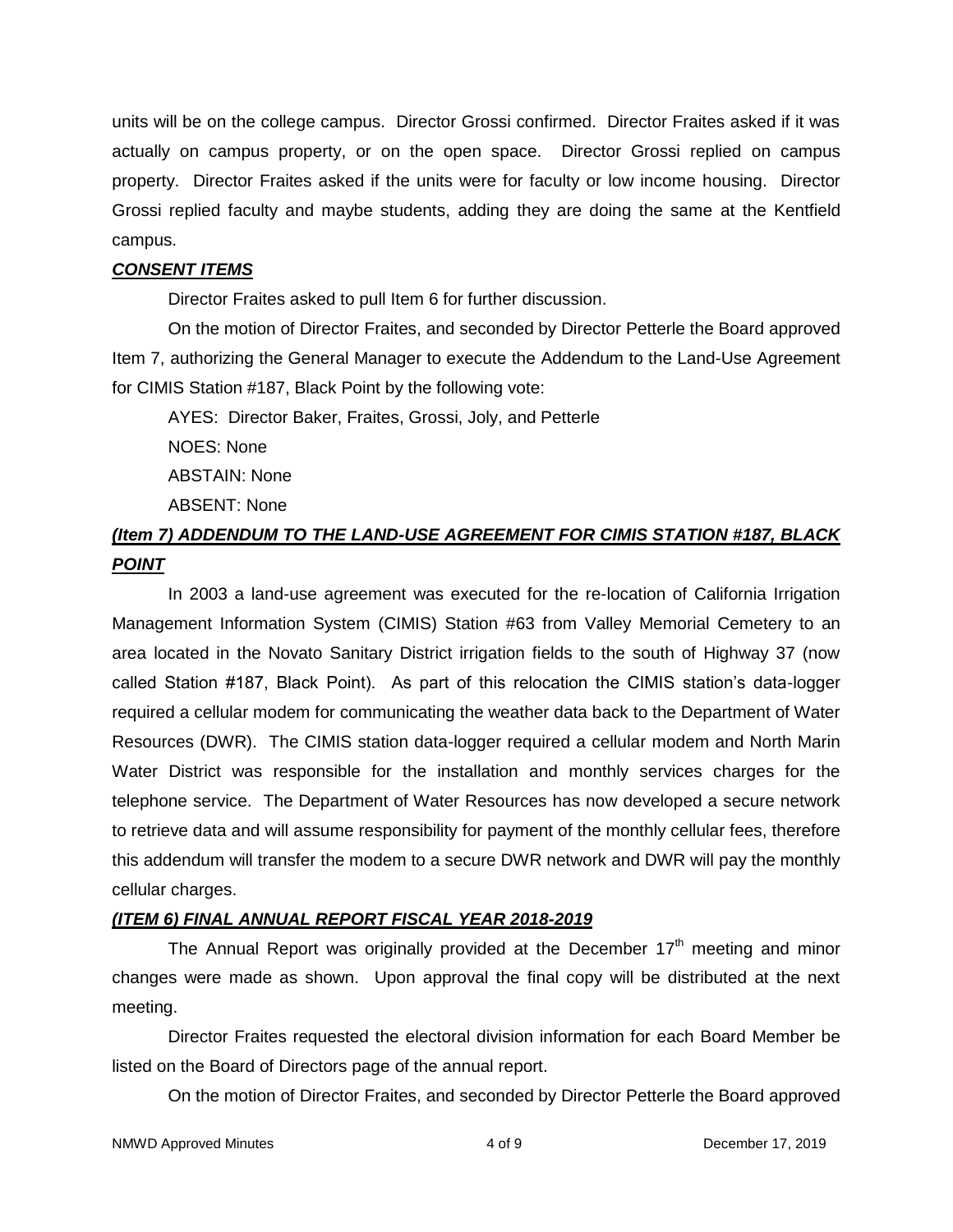Item 6, with the requested additional information on the Board of Directors page of the Final Annual Report Fiscal Year 2018-2019 by the following vote:

AYES: Director Baker, Fraites, Grossi, Joly, and Petterle NOES: None ABSTAIN: None ABSENT: None

#### *ACTION ITEMS*

# *REQUEST FOR EXCEPTION TO BILL ADJUSTMENT POLICY – 400 WOOD HOLLOW DRIVE*

Ms. Blue explained the Bill Adjustment Policy requires use in excess of 150% of normal as the threshold to qualify for a bill adjustment, therefore she was recommending the Board deny the request. She added she sent Ms. Dadnia the report and invited her to attend the meeting, however she declined. Ms. Blue noted that in 2019 Ms. Dadnia used 3% less water than in 2018 and that there was not reasonable basis for staff to give Ms. Dadnia an adjustment based on our current bill adjustment policy. Director Grossi asked if the consumer had submitted a request a year ago. Ms. Blue replied the last request she made was in 2013. Director Petterle stated the Board is usually sympathetic, but not in this case. Director Joly commented that staff did an excellent job with follow up and the memo.

On the motion of Director Petterle, and seconded by Director Baker the Board denied the request for exception to Bill Adjustment Policy for 400 Wood Hollow Drive by the following vote:

AYES: Director Baker, Fraites, Grossi, Joly, and Petterle NOES: None ABSTAIN: None ABSENT: None

## *PRE TANK 4A – BUDGET AUGMENTATION AND CONSTRUCTION CONTRACT AWARD*

Mr. Vogler reminded the Board that at the second meeting in November he requested the Board pull the PRE Tank 4A agenda item. He added that doing so allowed staff to spend more time to review Piazza's bid which was about three times higher than the engineer's estimate. Mr. Vogler stated the additional research concluded that Piazza's bid was well founded for concrete tank construction after discussions with other contractors. Mr. Vogler explained after staff reviewed other materials and methods which included steel tank alternatives, the comparison of cost, life of product and visual impacts, the concrete tank was still the best option at this confined West Marin location. Director Petterle asked if the District is

NMWD Approved Minutes and the state of the state of 5 of 9 December 17, 2019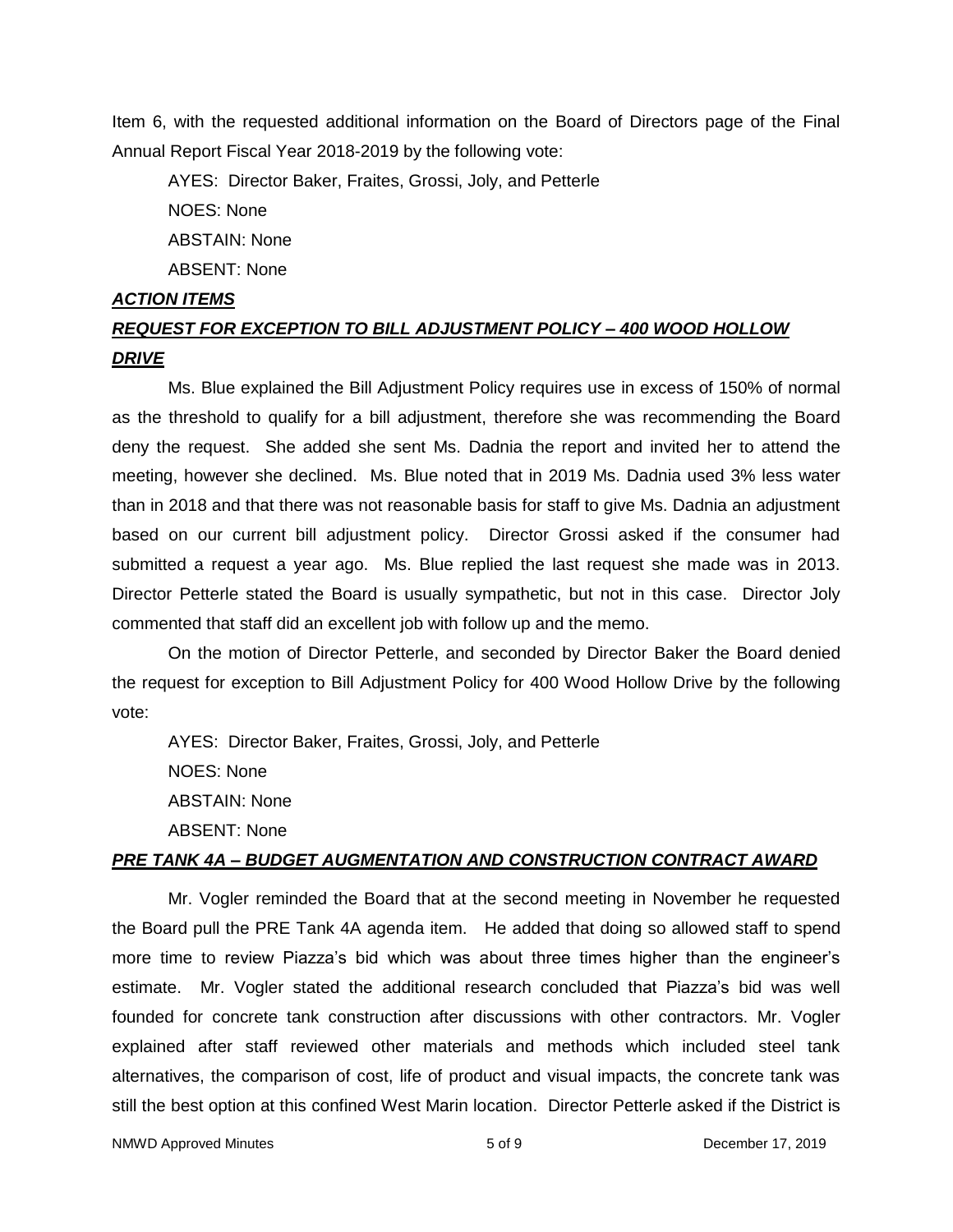subject to the Public Contact Code. Mr. Vogler replied that as a County Water District we do not have to comply with the Public Contract Code, however we typically do so for transparency and noted this project was publically bid and per the Public Contract Code this is a valid bid. Director Petterle asked if the Board originally rejected the bid. Mr. Vogler replied, no, the item was pulled from the agenda. Director Baker noted there are a lot of factors, including the weather and the road. He stated he was glad we are using Piazza Construction, because they are a good contractor that has experience in both West Marin and Sonoma County, and they are not as aggressive in their pricing. Mr. McIntyre noted Piazza Construction has done previous projects with the District.

Director Grossi expressed concern that our estimate was so far off, even though he understands the complexity of the project. Mr. Vogler replied that our consultant relied on the 2005 Olema Tank Project as an example and then escalated costs. Mr. Vogler explained that he believes the estimate was off due to the restricted access location at the top of a hill and a very competitive bidding climate. Director Grossi asked if we put it out to bid again, if we would get more bidders. Mr. Vogler replied the risk would be timing with environmental permit requirements, bird nesting season, etc. He added the contract is to build in 2020, if we rebid we will lose the 2020 construction window and the project will be pushed out another year, noting we need to construct between March and October. Director Baker noted that we could even end up paying more by delaying the project. Director Joly stated that due to the decreased contractor availability it is increasing the bid price, which is a red light warning that future projects will be at a higher cost. Director Fraites stated Mr. Vogler made a good argument for concrete tanks and wondered if in the future we will use them instead of steel. Mr. Vogler replied in West Marin's coastal climate concrete is preferred, but not in Novato. He added in Novato, steel is the way to proceed as the coating interval is longer in the East Marin environment.

On the motion of Director Petterle, and seconded by Director Baker the Board authorized the PRE Tank 4A budget augmentation of \$620,000 and authorized the General Manager to execute a construction contract with Piazza Construction in the amount of \$1,087,810 by the following vote:

AYES: Director Baker, Fraites, Grossi, Joly, and Petterle NOES: None ABSTAIN: None ABSENT: None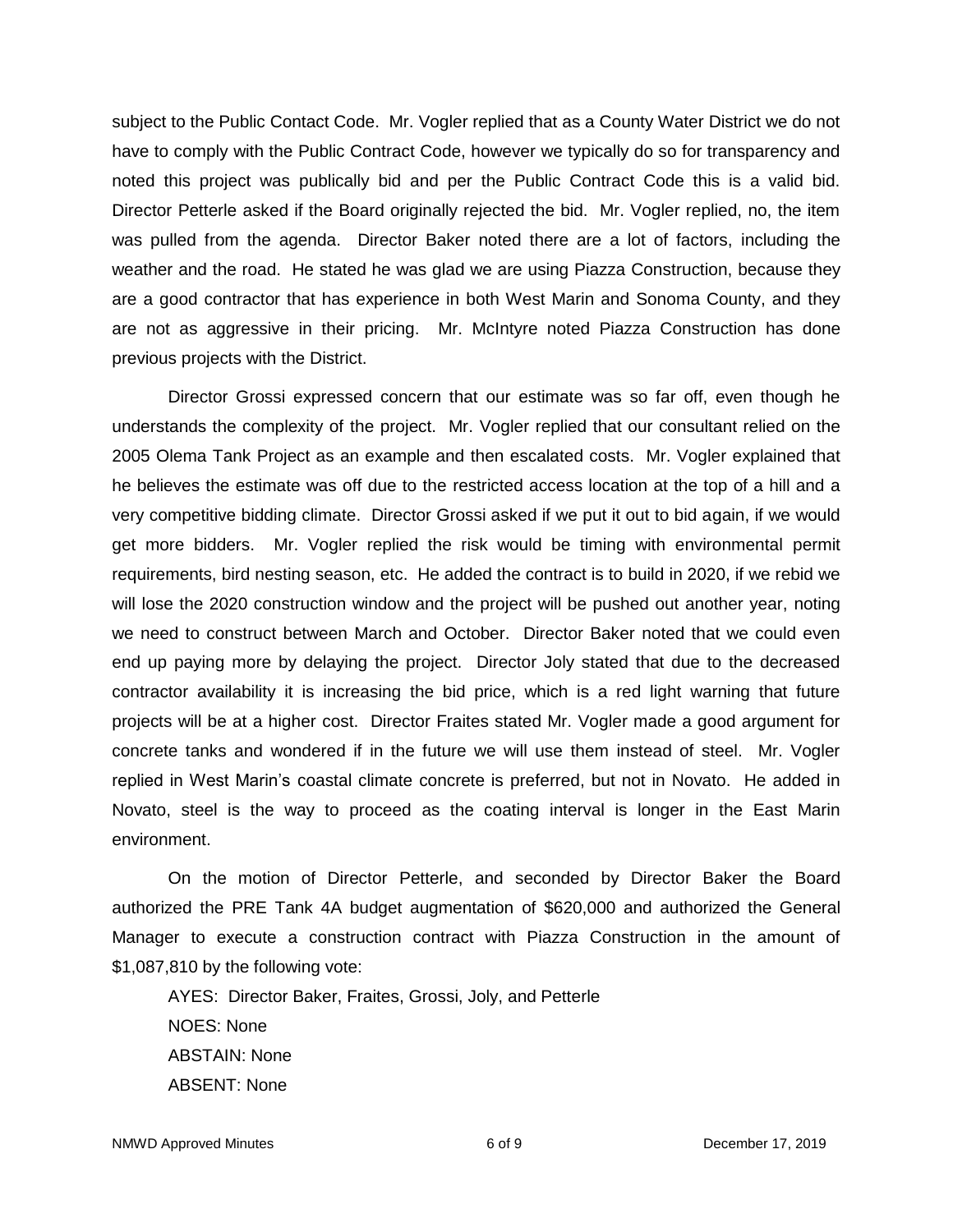### *WATER RATE STUDY – BOARD AD-HOC COMMITTEE WORKSHOP DATE/TIME*

Ms. Blue reviewed the updated timeline and status of the Water Rate Study events. She reminded the Board that the purpose of the upcoming January  $14<sup>th</sup>$  Board Ad Hoc committee workshop is to create focused input from the Board in a timely manner. She added the Ad Hoc committee consists of Directors Grossi and Joly and at the meeting Mark Hildebrand will review rate models and specifics of the proposed rate structure changes. Director Petterle asked if the Ad Hoc committee meeting is open to the public. Mr. McIntyre replied that this meeting is not subject to the Brown Act, but if someone wanted to attend they will not be prevented from doing so. Director Petterle stated that since the Ad Hoc committee was appointed by the Board we should check with legal counsel to see if we need to advertise the meetings. Director Grossi stated that if there is no quorum, no notice is required. Mr. McIntyre replied that since this is not a standing committee public notification rules do not apply, but he will check with legal counsel. Director Joly asked if there is enough time between January 14th and when we have the Special Board Meeting Workshop on February 11<sup>th</sup>. Ms. Blue confirmed, stating the Ad Hoc committee will review the model on the  $14<sup>th</sup>$  and, if needed, they can have another meeting to go over the updates before the February  $11<sup>th</sup>$  meeting. She added that a second Special Board Meeting Workshop on the  $25<sup>th</sup>$  of February is already on the outlined schedule if more discussion is needed. Director Grossi asked if the Water Rate Study report will be approved on March 3<sup>rd</sup>. Ms. Blue replied yes, adding at the same meeting the Board will approve the rate increase customer letter followed by a Public Hearing on May  $19<sup>th</sup>$  to enact the new water rates. Director Joly asked when Lynne Rosselli from Sonoma County Water District will be coming to give her budget presentation. Mr. McIntyre replied in March. Ms. Blue added, it is the same timeline as before and the letter must be sent out forty five days in advance.

On the motion of Director Fraites, and seconded by Director Baker the Board approved the Water Rate Study Board Ad Hoc Meeting for January 14, 2020 by the following vote:

AYES: Director Baker, Fraites, Grossi, Joly, and Petterle

NOES: None ABSTAIN: None

ABSENT: None

### *INFORMATION ITEMS*

## *ACWA FALL CONFERENCE – DECEMBER 3-5, 2019*

Director Baker apprised the Board of his recent attendance at the ACWA fall conference. He stated there were many time slots with alternative topics to choose from and many were technical presentations. Director Baker stated Jennifer Burke from Santa Rosa Water was on a

NMWD Approved Minutes and the control of 9 and 7 of 9 December 17, 2019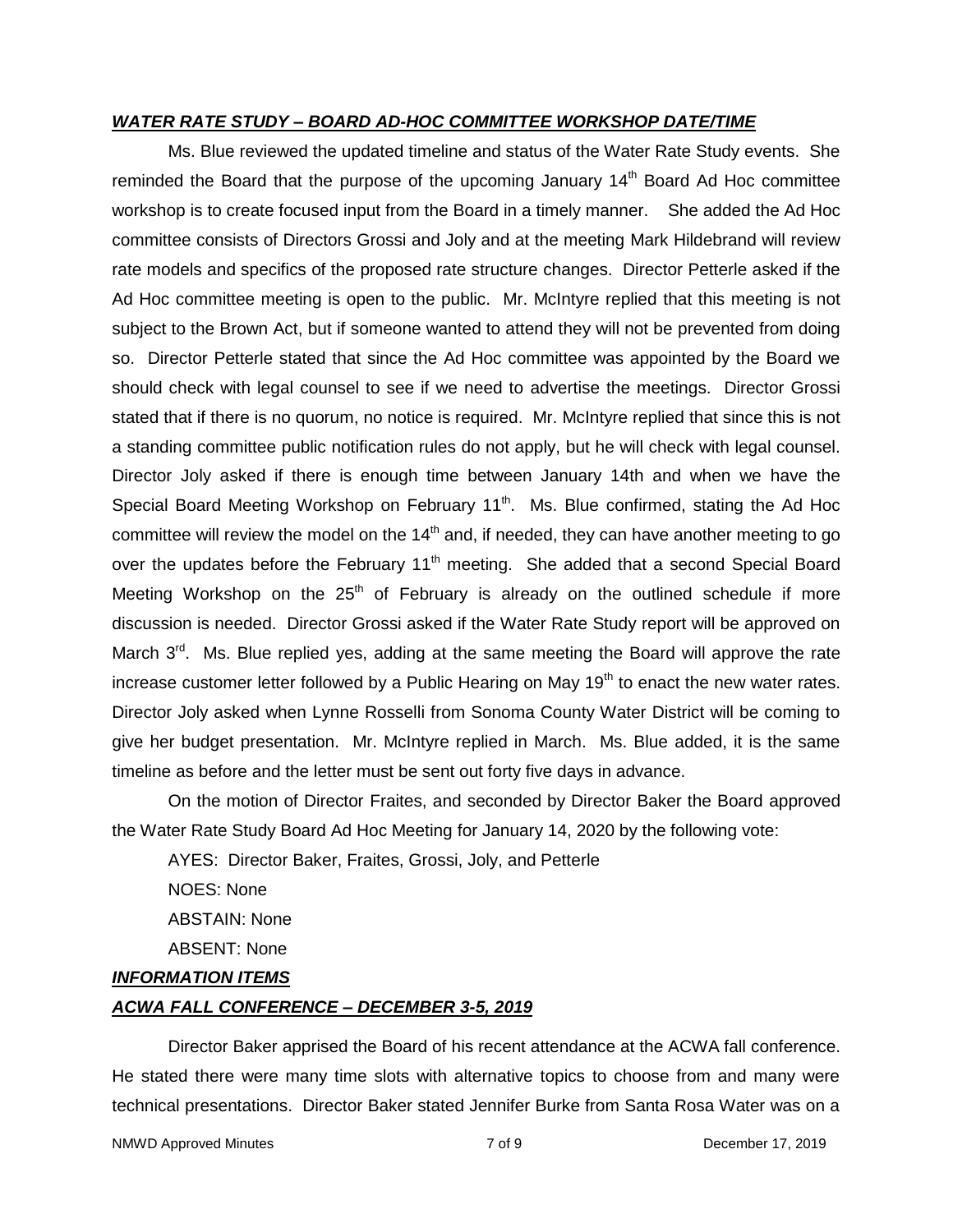panel and spoke about the fires, as did her counterpart from Paradise. He added that it was very interesting; he learned a lot and was glad he attended. Director Joly thanked Director Baker for attending.

## *NBWA MEETING – DECEMBER 6, 2019*

Director Fraites summarized the December  $6<sup>th</sup>$  NBWA Meeting. He noted that the Executive Director from the SF Bay Area Regional Water Quality Control Board spoke on several projects. Director Fraites also went on a tour near Novato Creek where the new wetlands project was discussed, including Deer Island and the interface work with Highway 37.

## *WAC/TAC MEETING – NOVEMBER 4, 2019*

Mr. McIntyre summarized the November  $4<sup>th</sup>$  WAC/TAC Meeting. He announced that the Sonoma Marin Saving Water Partnership won two 2019 EPA WaterSense Excellence Awards this year. He also provided the approved 2020 WAC/TAC schedule.

## *MISCELLANEOUS*

The Board received the following miscellaneous items: Disbursements – Dated December 5, 2019, Disbursements – Dated December 12, 2019, Press Release - Russian River Inflatable Dam Being Deflated Today, 2020 WAC/TAC Meeting Schedule, Annual Sick Leave Buy-Back, Disposal of Surplus Equipment, Letter to Vendors and Suppliers and Public Notice - City of Novato Notice of Action NMWD Lot Line Adjustment.

The Board received the following news articles: Firm hired to study options for Potter Valley Project; Water bill incentive for in-law units mulled – MARIN MUNICIPAL; and Blocked from Potter Valley Project planning group, Lake County interest look ahead- future of Lake Pillsbury uncertain.

Mr. McIntyre pointed out the notice in the Marin IJ in reference to the City of Novato lot line adjustments. He noted that the District continues to go through the process to combine two Rosalia Tank surplus parcels into one, with the goal to complete the adjustment in advance of the General Plan update.

Director Baker announced he had the pleasure to sit with Mr. Bentley our former Auditor-Controller at the holiday party. He added, after retirement, Mr. Bentley has gone back to work and is now temporarily working for the City of Novato as their Interim Finance Director. Mr. Baker stated the City is very fortunate to have Mr. Bentley

Director Joly wished all the Directors and staff Happy Holidays.

# *ADJOURNMENT*

President Baker adjourned the meeting at 6:58 p.m.